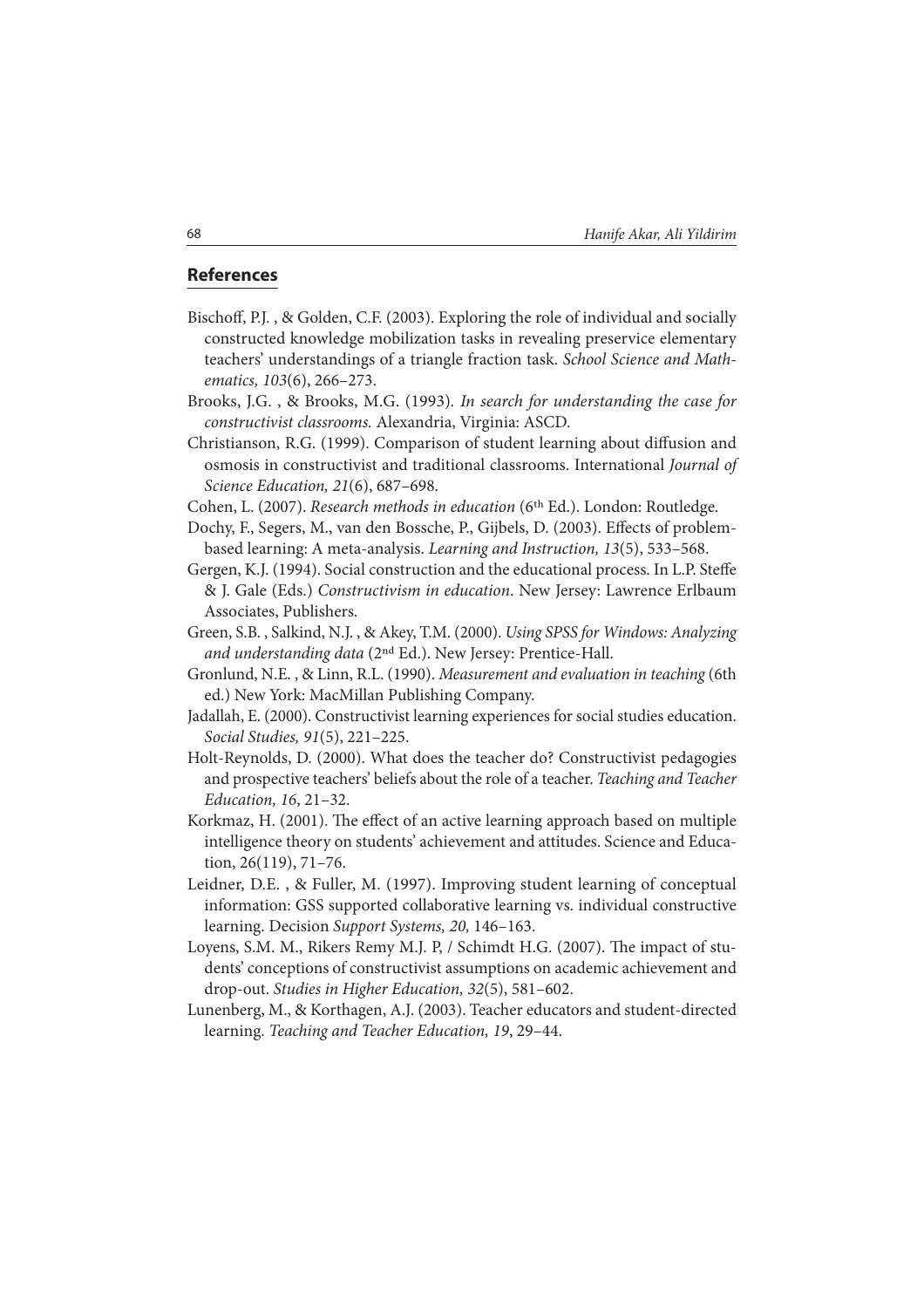- Kroll, L.R. , & LaBoskey, V.K. (1996). Practicing what we preach: Constructivism in a teacher education program. Action in Teacher Education, 18(2), 63–72.
- Nie, Y., & Lau, S. (2009). Differential relations of constructivist and didactic instruction to students' cognition, motivation, and achievement. Learning and Instruction, in press revised version, pp. 1–13.
- Rodriguez, A. Jç, & Berryman, C. (2002). Using sociotransformative constructivism to teach for understanding in diverse classrooms: A beginning teacher's journey. American Educational Research Journal, 39(4), 1017–1045.
- Shunk, D.H. (1996). Learning theories: An educational perspective (2nd ed.). New Jersey: Prentice-Hall, Inc.
- Simons, P.R. J. (1997). Definitions and theories of active learning. In D. Stern  $\&$ G.L. Huber (eds.) Active learning for students and teachers. Frankfurt am Main: Peter Lang.
- Stern, D. (1997). What are we learning? In D. Stern & G.L. Huber (eds.) Active learning for students and teachers. Frankfurt am main: Peter Lang.
- Tatto, M.T. (1998). Improving teacher education in rural Mexico: The challenges and tensions of constructivist reform. Teaching and Teacher Education, 15, 15–35.
- Tenenbaum, G., Naidu, S., Jegede, O., & Austin J. (2001). Constructivist pedagogy in conventional on-campus and distance learning practice: An exploratory investigation. Learning and instruction, 11, 87–111.
- Tynjälä, P. (1997). Developing education students' conceptions of the learning process in different learning environments. Learning and Instruction,  $7(3)$ , 277–297.
- Tynjälä, P. (1999). Towards expert knowledge? A comparison between a constructivist and a traditional learning environment in the university. International Journal of Educational Research, 31, 357–442.
- Vygotsky, L. (1994). The development of thinking and concept formation in adolescence. In R. van der Veer & J. Valsiner (eds.), The Vygotsky reader [pp.175-184]. Oxford: Blackwell.
- Wilson, L., Andrew, C, & Sourikova, S. (2001). Shape and structure in primary mathematics lessons: A comparative study in the North-east of England and St Petersburg, Russia \_ some implications for the daily mathematics lesson. British Educational Research Journal, 27(1), 29–58.
- Woolfolk, A.E. (2001). Educational psychology (8th ed.). Boston: Allyn and Bacon.
- Yildirim, Z., Özden, Y., & Aksu, M. (2001). Comparison of hypermedia learning and traditional instruction on knowledge acquisition and retention. The Journal of Educational research, 94(4), 207–214.